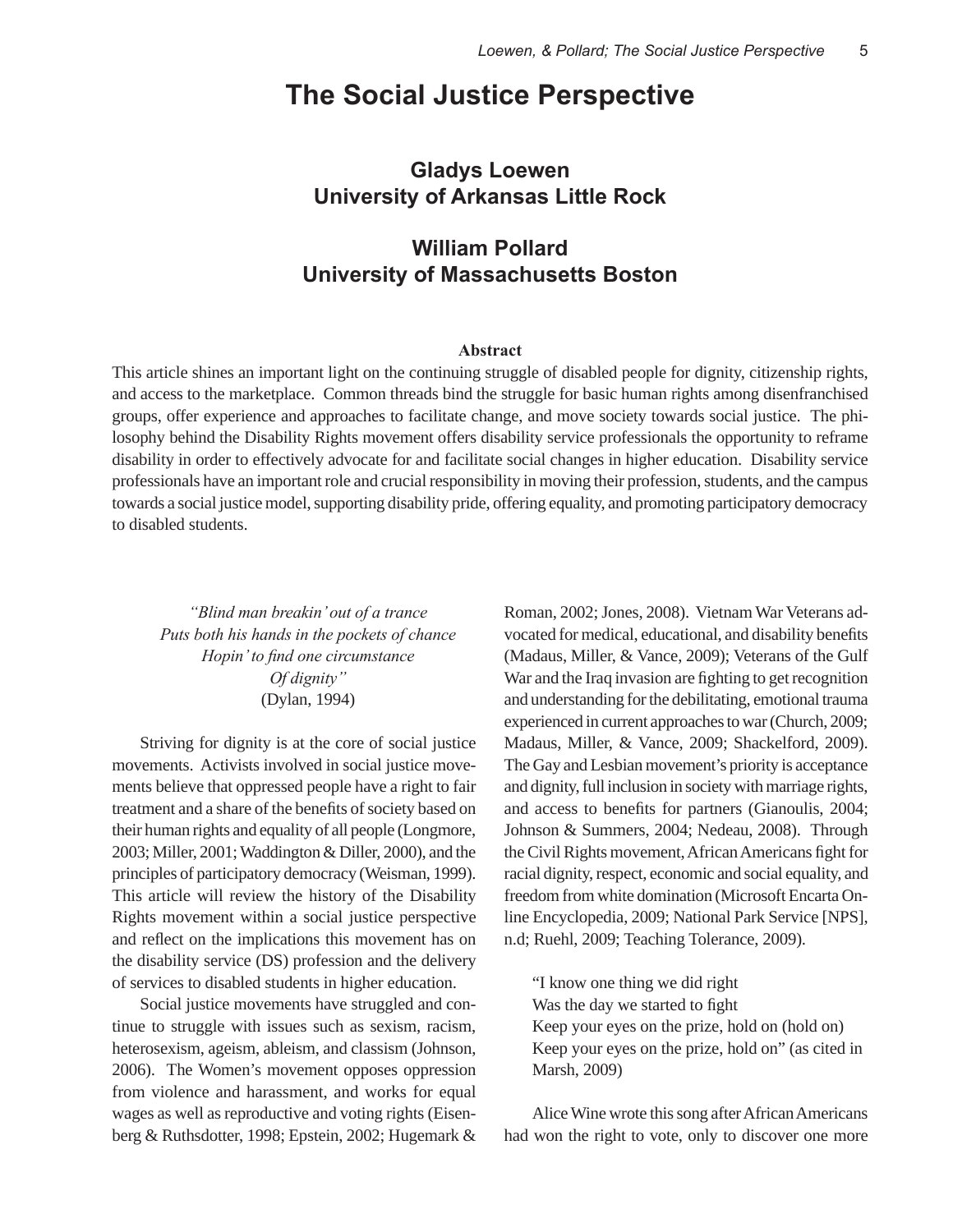barrier; they were required to pass a literacy test in order to qualify to vote. Songs of hope and empowerment were influential during the Civil Rights movement as they identified the common goal worth fighting for and offered optimism that the prize was achievable (Marsh, 2009; Ruehl, 2009).

All these social justice movements have made gains to varying degrees in achieving their goals related to social justice (Crow, 1996). African Americans and women won the right to vote (Eisenberg & Ruthsdotter, 1998; Microsoft Encarta Online Encyclopedia, 2009) as well as equal pay for equal work (Eisenberg & Ruthsdotter, 1998); women won reproductive rights with Roe vs. Wade (Eisenberg & Ruthsdotter,1998; Nedeau, 2008). Several American states as well as countries such as Canada have passed legislation granting same-sex couples the right to marry (Gianoulis, 2004; Johnson & Summers, 2004; Jones, 2009.). Post traumatic stress disorder (PTSD) is now a recognized outcome of war (Church, 2009). These movements have worked hard to remove the barriers caused by privilege, which "...exists when one group has something of value that is denied to others simply because of the groups they belong to, rather than because of anything that they've done or failed to do" (Johnson, 2006, p. 21).

As a result of these gains, the Disability Rights and Gay Rights movements (Jones, 2009) were able to utilize those experiences, strategies, and perspectives in order to enhance their own struggle towards achieving social justice and empowerment in several ways (Crow, 1996; Madaus, 2000; Malhotra, 2001; Waddington & Diller, 2000). Activists realized that issues of physical access and attitudinal barriers could now be described as a socio-political problem (DeJong, 1983; Waddington & Diller, 2000). They also gained awareness that social programs, segregated education and housing programs, and employment quotas, inspired by a social welfare model (Hugemark & Roman, 2002; Marks, 2009; Waddington & Diller, 2000), lead to "social exclusion" (End Exclusion, 2007). Disability activists and scholars also recognized that social welfare models rely on a functional definition to qualify for services that can segregate those who are eligible, which further marginalizes the members of society who qualify for this service (Hugemark & Roman, 2002; Waddington & Diller, 2000). And lastly, they recognized that social welfare models require people to disclose their inabilities or limitations in order to gain access to special services (Shakespeare, 1996; Waddington & Diller, 2000). This disclosure in turn reinforces the stereotypes about the incompetence of people who require special support (Hugemark & Roman, 2002; Linton, 1998; Longmore, 2003).

It is not an easy task to change a history of attitudes, behaviors, laws, and social policy that allow for discrimination and marginalization of a segment in our society. The struggle for equal rights now involves multiple racial groups such as Latinos and Asians (Teaching Tolerance, 2009) as well as the issues of rights based upon gender, disability, and sexual orientation (Hugemark & Roman, 2002; Malhotra, 2001; NPS, n.d.; Shakespeare, 1996). Members involved in a social cause need to keep an eye on the prize and persist in pressing for change as personal, social, and economic costs of exclusion and marginalization are too high to be ignored (End Exclusion, 2007; Hugemark & Roman, 2002; Linton, 1998; Shakespeare, 1996).

#### **Disability Rights Movement**

*"There is a Third Kingdom the land of the crippled. This place is no democracy; it is a dictatorship. The usual rights of citizenship do not apply here. A great wall surrounds this place, and most of what goes on within the wall is unknown to those outside it"*

(Gallagher, 1990. p.1).

The focus of the Disability Rights movement has been to change the way the world is constructed so that everyone can participate in life's activities to the greatest extent possible with maximum independence (Longmore, 2003; Malhotra, 2001; Weisman, 1999; Winter, 2003). This movement has similar goals as the Civil Rights movement–to be treated with respect and dignity, have economic and social equality, experience usable and inclusive environments, and have the opportunity for full participation (UPAIS, 1976) in educational, employment, and community activities (Malhotra, 2001;Winter, 2003).

Throughout modern times in North America and parts of Western Europe, disability-specific groups have formed to champion specific interests with a focus to solve specific disability issues, not global issues. Examples include (Fleischer & Zames, 2001; Malhotra, 2001; Pullingart, 2002; Resource Center for Independent Living, 2004):

1921 - American Foundation for the Blind 1938 - March of Dimes as the National Foundation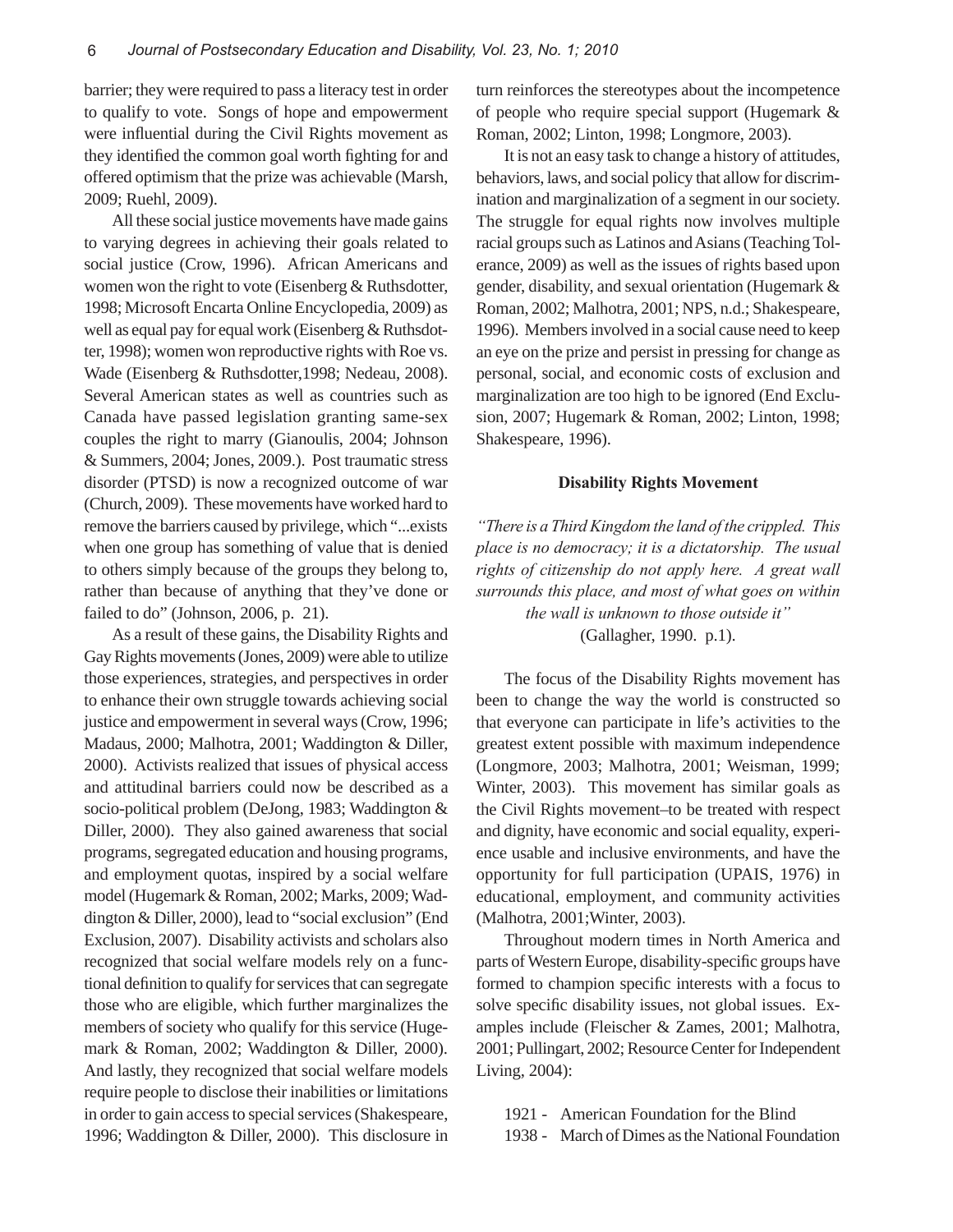for Infantile Paralysis

- 1939 League of the Physically Handicapped
- 1940 National Federation of the Blind
- 1948 National Spinal Cord Injury Association
- 1950 National Association for Retarded Citizens
- 1974 People First Canada group began in British Columbia
- 1975 Union of Physically Impaired Against Segregation (UPIAS) founded in Britain

In the 1970s, disabled activists and scholars from Great Britain, such as Ken Davis, Paul Hunt, and Vic Finkelstein (UPIAS, 1976) and the United States, such as Judy Huemann, Ed Roberts, Fred Fay, and Justin Dart (Fleischer & Zames, 2001; Pelka, 1997) started to question and voice opposition to society's response to various aspects of disability. In 1974, some of these activists, understanding the importance and the power of cross-disability communication and cooperation, came together in Washington, D.C. to propose a crossdisability coalition (Pelka, 1997). The American Coalition of Citizens with Disabilities (ACCD) was formed and initially brought 19 disability groups together for a common purpose of promoting disability inclusion (Pelka, 1997). The ACCD was led by the late Frank Bowe, a deaf activist and educator who, as its first Director, worked diligently to support the passage of the Rehabilitation Act of 1973 (Fleischer & Zames, 2001) and called for civil disobedience to bring pressure on the Carter administration to approve the regulations (Pelka, 1997). In 1977, at the local level, activists such as Irv Zola, Marsh Saxton, David Pfieiffer as well as former AHSSPPE member Andrea Schein (Pelka, 1997) and other local activists, formed Boston Self-Help, a grassroots peer counseling and cross-disability organization.

International activity was also prevalent. In Canada, the Coalition of Provincial Organizations of the Handicapped (COPOH) was founded in 1976 by people with disabilities and in 1994 they changed their name to the Council of Canadians with Disabilities (CCD) (Pullingart, 2002). The CCD remains focused on civil rights issues with the motto, "A voice of our own (Canadian Council on Disabilities [CCD], 2009)." A 1982 amendment to the Canadian Charter of Rights and Freedoms made Canada one of the few nations in which non-discrimination on the basis of disability became a constitutional right (Waddington & Diller, 2000). At the statutory level, the Canadian Human Rights Act has

prohibited disability discrimination since 1985 (Barnartt, 2008; Rogow, 2002). A Disability Discrimination Act was passed in Australia in 1992, and in Great Britain in 1995 (Waddington & Diller, 2000); both pieces of legislation focus on systemic discrimination, bringing social justice to the forefront, and removing the emphasis on social welfare approaches.

The fight for social justice for many disabled people is not merely a political one, but also a lived philosophy that reflects years of struggle and personal growth (Crow, 1996; Linton, 1998; Shakespeare, 1996). With this growth, struggle, and knowledge comes a clear understanding that what is shared by disabled people is far greater than physical difference; they share oppression, not just impairment (Crow, 1996; Longmore, 2003; UPIAS, 1975). As Miller (2001) states: "…of course social justice has always been, and must always be, a critical idea, one that challenges us to reform our institutions and practices in the name of greater fairness" (p. x). The Disability Rights movement is challenging society to change its treatment of disabled people in the interest of fairness and equal rights.

Johnson (2006) contends that the systems and structures established by society are the main source of discrimination where privilege is exercised to maintain traditional systems and social patterns in order to keep the status quo. While individuals may exhibit some form of exclusion through their actions (racism, sexism, ableism, etc.), these individuals are part of systems or structures that support their actions, making discrimination a systemic issue (Hugemark & Roman, 2002). "As with gender, race, sexuality and class: to understand how disability operates is to understand what it is to be fully human" (Garland-Thomson, 2006, p. 271).

Longmore (2003) suggests that the "implementation of the medical model in health care, social services, education, private charity and public policies has institutionalized prejudice and discrimination" (n.p.). This perspective is supported by Shakespeare (1996) who states that we "are socialized into thinking of disability in a medical model way. We can view this as internalized oppression" (p.106). Thus, disability is viewed in a negative way, maintaining discriminatory practices. These oppressive views and approaches to disability gave rise to the Disability Rights movement.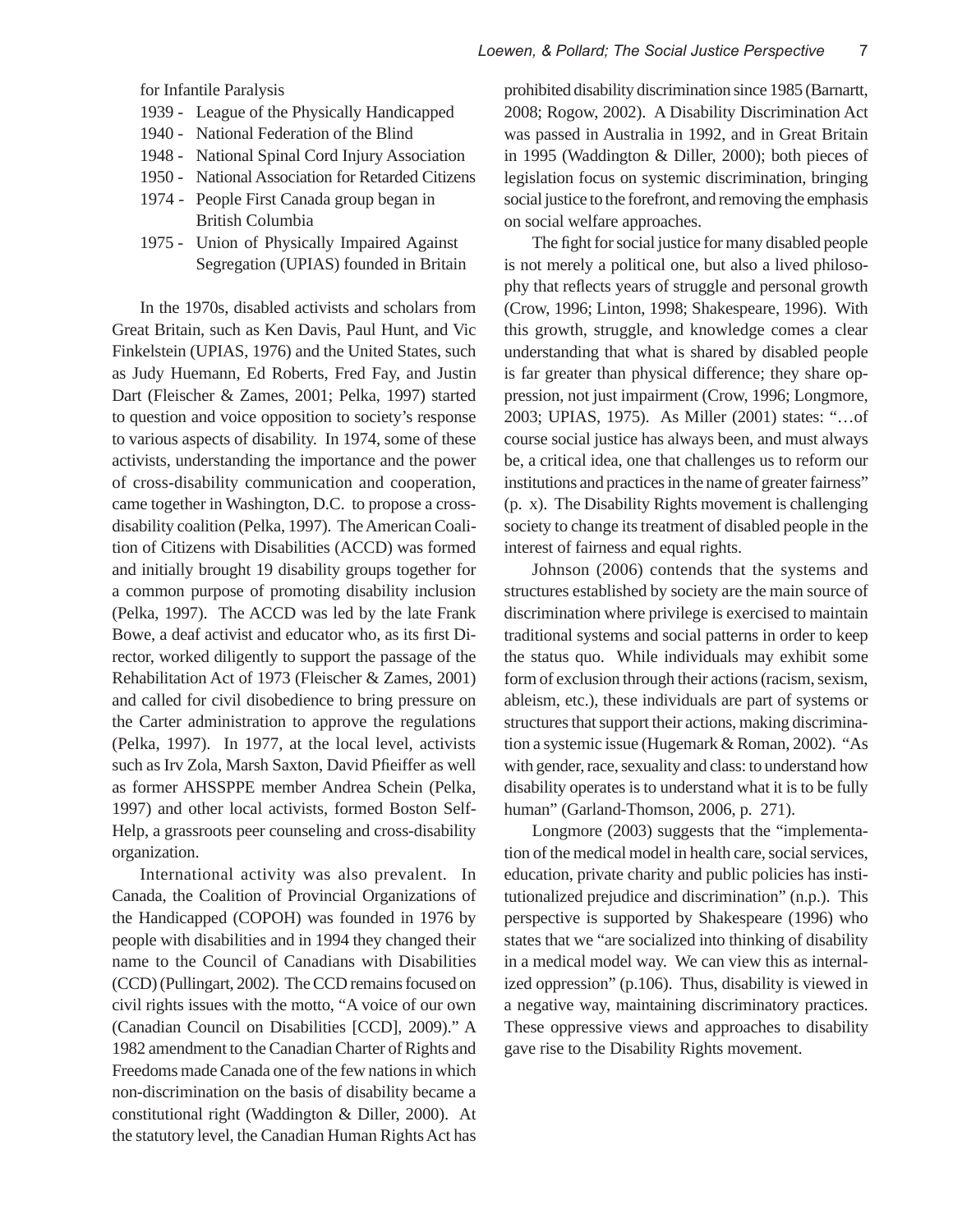#### **Civil Disobedience to Reduce Discrimination**

*"If the change in paradigm that the disabled seek is to come about, it will only be through active and vocal protest by the disabled themselves, and their insistence that there is more to disability than malfunctioning body parts, and more to being disabled than meets the eye."* (Eisenberg, Griggins, & Duval, 1982, p. xix)

The Civil Rights movement has had an effect not only on securing certain rights, but also in the manner in which those rights have been secured (Madaus, 2000). When traditional legal channels were exhausted, disabled persons learned to employ other techniques of social protest, such as demonstrations and sit-ins, learning from the Civil Rights movement (Barnartt, 2008; DeJong, 1983; Fleischer & Zames, 2001; Shakespeare, 1996). Linton (1998) suggests that because disabled people are "bound by common social and political experience," they could use this common identity "to function as a basis for political activism" (p. 12) in order to increase their ability to participate in society.

Despite changes in legislation, disabled people continued to experience discrimination and exclusion. They began expressing their frustration and anger, leading to protests and civil disobedience in order to demand their civil rights (Fleischer & Zames, 2001; Malhotra, 2001) and bring attention to discriminatory practices (Barnartt, 2008; Shakespeare, 1996). Sample protests include (Barnartt, 2008; Fleischer & Zames, 2001; Malhotra, 2001; Resource Center for Independent Living, 2004):

- 1939 The League of the Physically Handicapped protested at The Home Relief Bureau of New York City which was supposed to forward their job requests to the WPA, but was stamping all their applications 'PH' for physically handicapped, as a signal to the WPA not to give these people jobs.
- 1978 Atlantis Community, founded by Wade Blank, staged a sit-in demonstration to protest the complete inaccessibility of Denver's mass transit system. Up until this time, the city refused to purchase wheelchair lift-equipped buses. Atlantis later became American Disabled for Attendant Programs Today (ADAPT).
- 1986 With pressure from the Paralyzed Veterans of America, the Air Carrier Access Act was passed. Before its passage, airlines could

refuse to serve people simply because they were disabled, and charged them more for airfare than non-disabled travelers.

• 1990s - ADAPT fought for reallocation of one quarter of the federal and state Medicaid dollars from institutional programs to consumer controlled community-based programs. Since then, ADAPT has decided the name will no longer be an acronym so it is now simply ADAPT; this organization is still fighting for community services and supports for people with disabilities of all ages, trying to reduce discriminatory practices.

The militant actions of the Disability Rights movement also spread to postsecondary institutions (Fleischer & Zames, 2001) when "new civil rights action began to take root, as exemplified by the work of students at the University of California at Berkeley" (Madaus, 2000, p. 7). This group of students fought for greater independence on campus and ultimately realized increased access through improved transportation options, classroom accessibility, and renovation of curb cuts (Fleischer & Zames, 2001; Madaus, 2000). Their activism paid off, paving the way for disabled students to realize that higher education was within reach.

The Disability Rights movement not only worked to gain respect and full participation in society, but also struggled to find acceptance for disabled people in other social movements (Amundson, 2009; Crow; 1996; Shakespeare, 1996; Triano, 2003). Unfortunately, other social movements excluded disabled individuals as a part of the composition of their individual and collective social justice models (Johnson, 2006; Malhotra, 2001; Shakespeare, 1996). According to Garland-Thomson (2006), "feminist theories all too often do not recognize disabilities in their litanies of identities that reflect the category of women" (p. 257). These movements fought for their own rights and joined others in their fight, but are noticeably absent in their support of the struggle for social justice by disabled people (Amundson 2009; Shakespeare, 1996).

Their exclusion and failure to see the parallels in the battle for acceptance continue to re-enforce the negative effects of people's view of disability. "Positions held by the DR [Disability Rights] movement are summarily rejected by many within the academy, even though similar positions are unquestioningly endorsed when stated by advocates of women's rights and 'racial' or ethnic civil rights" (Amundson, 2009, p. 169).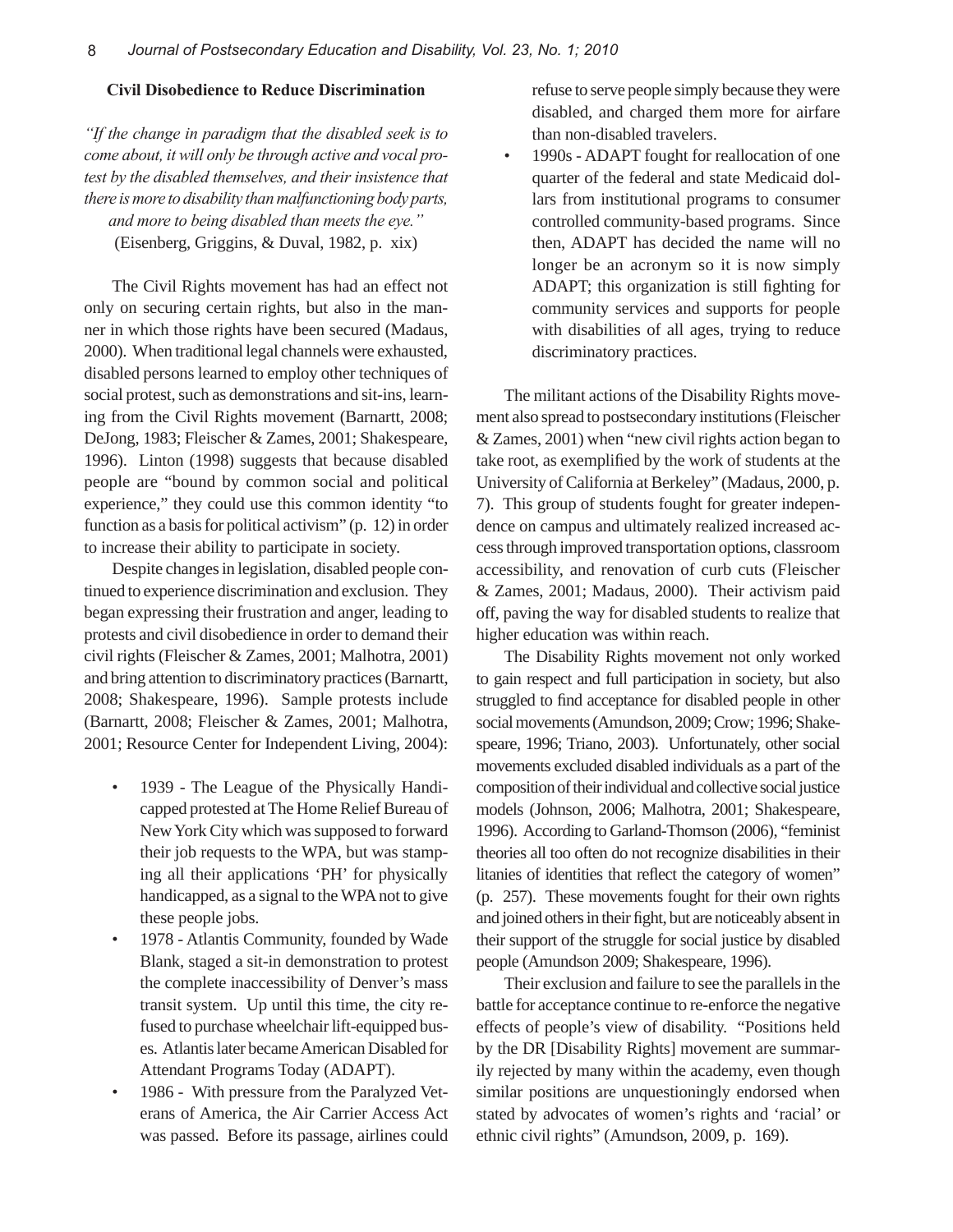#### **A Different View of Disability**

 *"Pride is somewhere in your soul Pride is the peace within that fi nally makes you whole Celebrate your difference with pride Pride in yourself is bound to set you free Pride in who you are just a person like me Pride and self respect and gentle dignity*

*No one can take away your pride."* 

(Crescendo & Mooney, 1993, n.p.)

Activists began to realize that their oppression and marginalization was not only "rooted in the prejudices or misconceptions, but, also, in the good intentions, in the minds of persons without a disability as they are manifest in their interactions with persons with disabilities" (Winter, 2003, p. 3). As a way to address these prejudices and misconceptions, a group of activists from Britain known as the Union of Physically Impaired Against Segregation (UPIAS) introduced a social justice definition of disability in 1975. The UPIAS believed that disability was caused by social institutions, societal beliefs, and attachment to the Medical Model of Disability, sometimes called the Individual Model of Disability (Shakespeare, 1996), which defines disability around functionality and normalcy (UPIAS, 1976). This model infers that disability results from the individual's physical or mental limitations, is a personal problem or tragedy, and is unconnected to the social response or the environment (Crow, 1996; Oliver, 1998; Shakespeare, 1996; Winter, 2003). The disabled person is expected to seek assistance in getting cured, fixed, or accommodated as it is their individual problem to solve in order to be included and participate in society (Crow, 1996; Linton, 1998; Longmore, 2003).

The UPIAS endeavored to change this view of disability by stating that *impairment* was a medical condition or illness and that *disability* was something imposed on top of impairment by the way society isolated and excluded full participation in many situations. Their political charter declared that it wasn't the impairment, but society's attitude towards the impairment that caused the disability.

Thus, we define impairment as lacking part of or all of a limb, or having a defective limb, organ or mechanism of the body; and disability as the disadvantage or restriction of activity caused by a contemporary social organization which takes no or little account of people who have physical impairments and thus excludes them from participation in the mainstream of social activities. Physical disability is therefore a particular form of social oppression (UPAIS, 1976, p.14).

This was a pivotal moment in the Disability Rights movement (Crow, 1996; Shakespeare, 1996; Winter, 2003). Several disability scholars built on this new view of disability which later became known as the Social Model of Disability. Gill's (1994) Interactional or Socio-political Model of Disability seems to summarize all the variations and builds on the following premises: disability is a difference; disability in and of itself is neutral; disability derives from the interaction between the individual and society; the remedy to this problem is to change the interaction between the individual and society; the agent of change can be the disabled person, an advocate, or anyone who affects the interaction between the individual and society (Block, Kroeger & Loewen, 2002). Disability stems from the failure of society to adjust to meet the needs of disabled people.

This model does not deny illness or the need for medical intervention; rather, it offers a lens that brings a clearer understanding of barriers created by society's attitude toward disabled people and how these barriers affect them. It views "negative self-identity as a result of the experience of oppressive social relations, and focuses attention on the possibilities for changing society, empowering disabled people, and promoting a different self-understanding" (Shakespeare, 1996, p. 5) and extends hope for dignity and participation in society. It offers a fresh change from the medical model that considers "negative self-identity to be an outcome of physical impairment, and focus on the need for adjustment, mourning, and coming to terms with loss" (Shakespeare, 1996, p. 5). Table 1 depicts the distinction these activists made between disability and impairment.

This social approach also provides a more personal understanding of the disability experience (Linton, 1998; Oliver, 1989) and offers common ground in the disability community.

My life has two phases: before the social model of disability, and after it. Discovering this way of thinking about my experiences was the proverbial raft in stormy seas. It gave me an understanding of my life, shared with thousands, even millions, of other people around the world, and I clung to it (Crow, 1996, p. 55).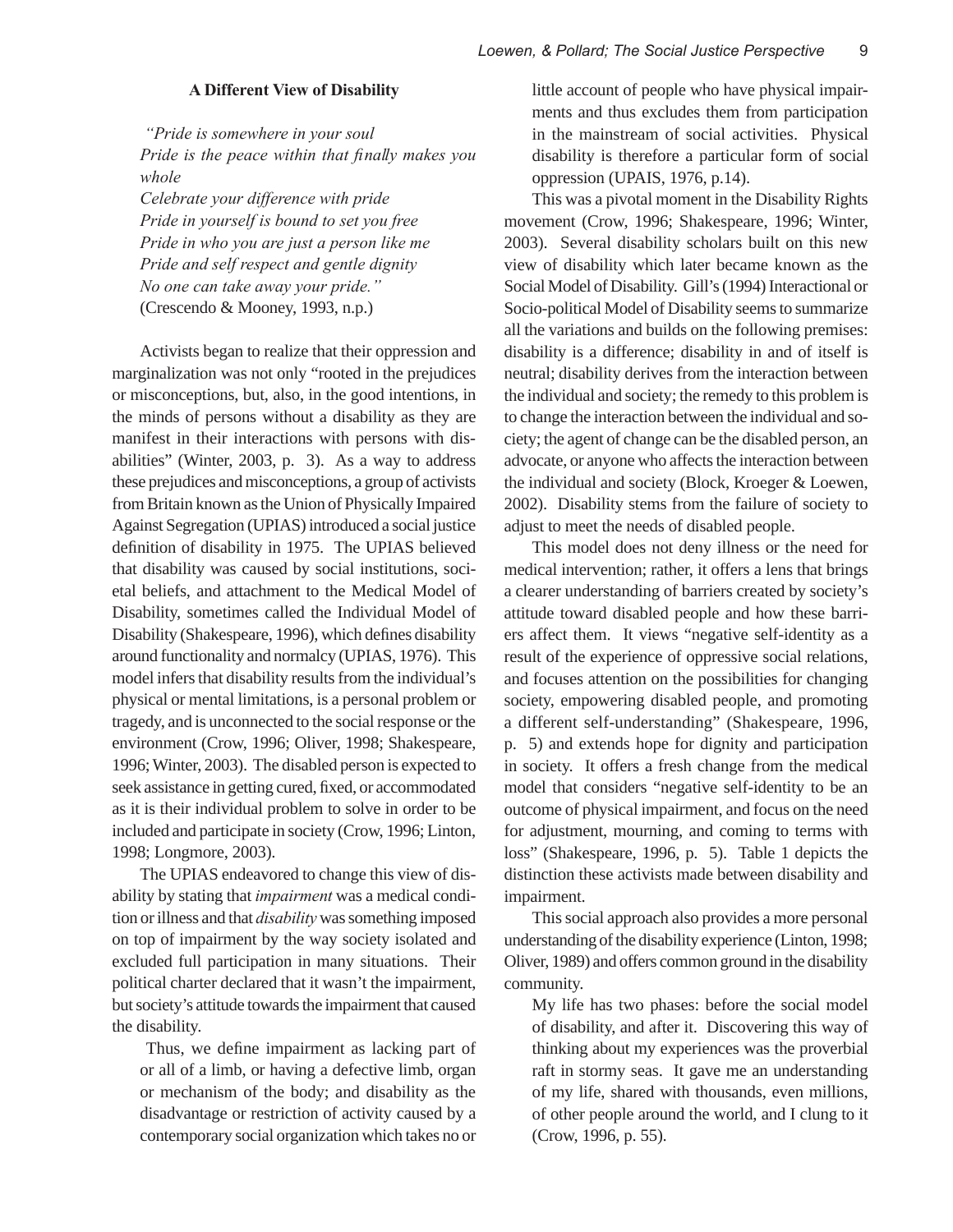Table 1

*Term Comparison*

| <b>Term</b>       | <b>Medical Model</b>                                                    | <b>Social Model</b>                                            |
|-------------------|-------------------------------------------------------------------------|----------------------------------------------------------------|
| Impairment        | A physical or mental condition,<br>deficit, or limitation that requires | Lacking part or all of limb, organ or<br>mechanism of the body |
|                   | treatment or fixing                                                     |                                                                |
| <b>Disability</b> | The condition of being unable to                                        | The disadvantage or restriction of activity                    |
|                   | perform a task due to an                                                | caused by design of environments which                         |
|                   | impairment which is an                                                  | exclude disabled persons from                                  |
|                   | individual burden, personal                                             | participation in mainstream social                             |
|                   | tragedy or individual problem                                           | activities                                                     |
| Implication       | The individual must adjust or                                           | Society must adapt the design of                               |
|                   | become more normal to fit into                                          | environments. Individual differences are                       |
|                   | society and the established                                             | considered normal and accepted through                         |
|                   | environments                                                            | the design of inclusive and flexible                           |
|                   |                                                                         | environments                                                   |

Disability rights activists and scholars have rejected the Medical Model of Disability and embraced variations of the Social Model of Disability with the perspective that it is society's response to disability that is the real problem which profoundly impacts the lives of disabled people (Shakespeare, 1996). The Disability Rights movement has reassigned "a meaning [to disability] that is consistent with a sociopolitical analysis of disability" (Linton, 1998, p. 10). The growth and development of the social model is a clear reflection on how disabled individuals and disability scholars are engaged in discourse about the interaction of these two powerful forces - disability and society. As a society, we continue to design environments that exclude people with disabilities or limit their participation, leading to oppression, segregation, and negative identity (Crow, 1996; Brown, 2007; Hugemark & Roman, 2002; Shakespeare, 1996; Weisman, 1999; Winter, 2003). This approach parallels the concerns of other racial and ethnic minority groups who believe that if the problem lies within society and the environment, then society and environment must change (Longmore, 2003; Shakespeare, 1996; Winter, 2003).

The focus on the Social Model of Disability has made an impact on the use of language regarding di2ability (Brown, 1997; Crow, 1996). Initially, society used terms like cripple, handicapped, physically challenged, and wheelchair bound (Fleischer & Zames, 2001; Linton, 1998). In the late 1970's, society started using "people first" language, person with a disability, as a way to focus on disability as a characteristic of the individual (Linton, 1998). In the mid 1990's, disability activists and scholars made a conscious decision to use the term disabled people. "Rather than maintaining disability as a secondary characteristic, disabled has become a marker of the identity that the individual and group wish to highlight and call attention to" (Linton, 1998, p. 13).

Disability scholars are now promoting a prideful use of disability as a form of claiming this identity within the social model. If disability becomes accepted as part of the diversity of humanity, then it can become a source of pride, a descriptor, and an identity rather than the source of the problem (Crow, 1996, Winter, 2003). Table 2 shows the evolution of the language change that reflects current thinking of disability by disability activists (Linton, 1998).

All of these changes, reformed view of disability and new language, are clearly linked to the natural flow in the development of a minority conscience as people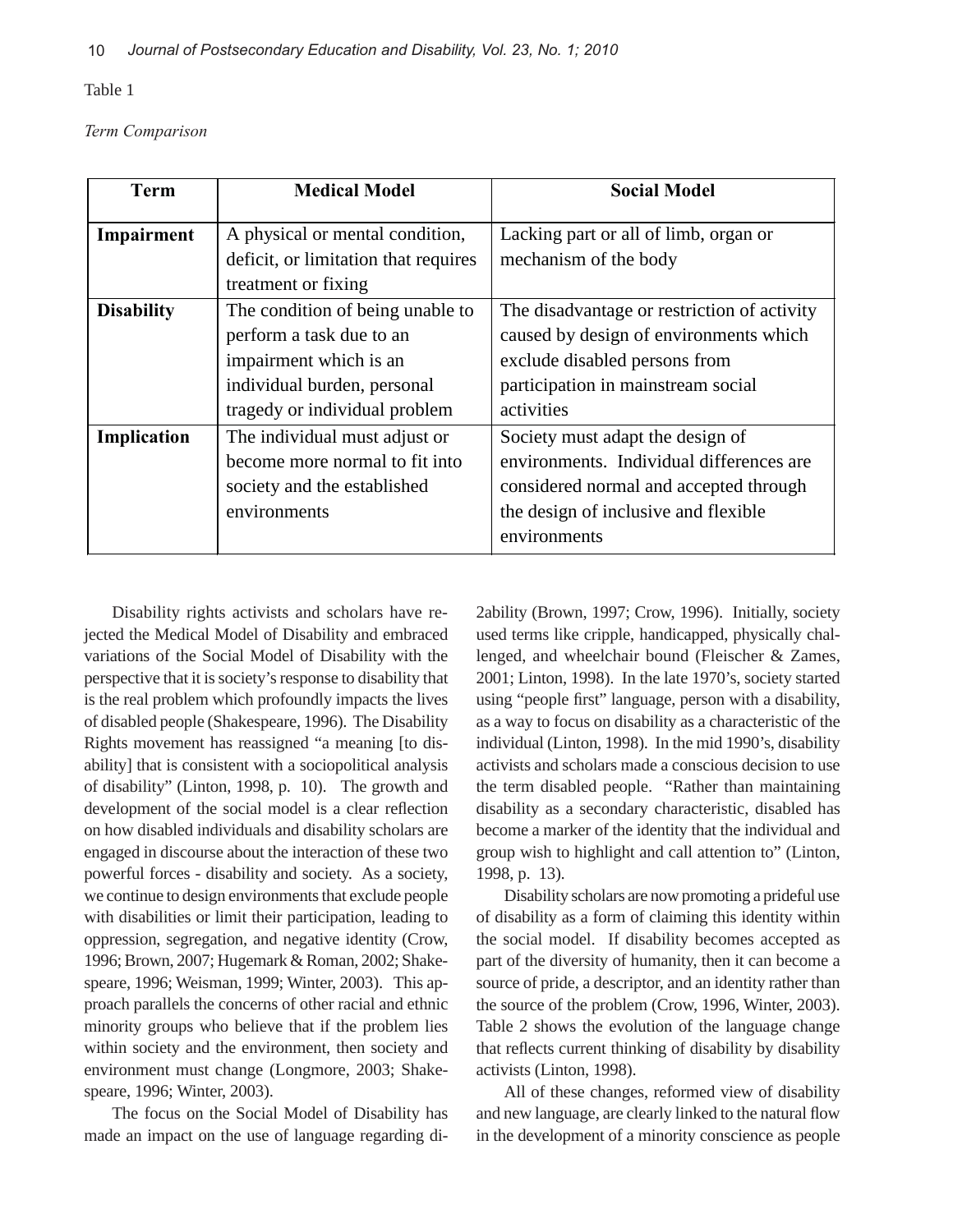Table 2

| Cripple, Invalid         | Person is abnormal and is outside of the norm of society                        |
|--------------------------|---------------------------------------------------------------------------------|
| Handicapped              | Person is abnormal, different, and needs a cure to belong                       |
| Person with a Disability | Person has an abnormality, and with a cure, can belong                          |
| Disabled Person          | Person is part of diversity of society, and can be proud of their<br>difference |

**Disability Language Change**

proudly claim disability and the pride of a shared culture in the reframed view of disability. These changes parallel the pride demonstrated by the activists in the Civil Rights, Women's Rights, and Gay Rights movements (Crow; 1996; Epstein, 2002; Hugemark & Roman, 2002; Linton, 1998; Nedeau, 2008; Shakespeare, 1996; Triano, 2003).

#### **Implications for the Disability Service Professional**

 *"The world which people have constructed is made by and for nondisabled people; for those who can climb stairs, turn doorknobs, and faucets, see where they are going, hear voices, commit instructions and information to memory. Educational programs*   $\mathcal{F}$ *reflect these values*" (Jastram & McCombs, 1981 p. A-2).

For the most part, twentieth century educational programs were designed for non-disabled people, making it difficult for disabled students to fully participate in higher education. Madaus (2000) documents the history and evolution of DS offices in higher education and reports that most offices were established in response to external forces such as legislation and social justice movements, not through a philosophy of inclusion.

Generally, practices in DS offices in most institutions have developed fairly traditional procedures with 3 major steps: (1) registration and documentation to

gain eligibility; (2) letters to, or discussions with, faculty regarding accommodations based on documentation; (3) provision of accommodations within reason, such as changing the educational task, or retrofitting the activity through collaboration between faculty and the DS office to manage the accommodation (Izzo, Murray  $\&$ Novak, 2008; Ketterlin-Geller & Johnstone, 2006). This process requires disabled students to disclose personal information for the purpose of qualifying for special services (Waddington & Diller, 2000) in order to have the opportunity for increased participation in the classroom (Izzo, Murray & Novak, 2008).

According to a recent study (Guzman, 2009), this accommodation approach to helping disabled students and retrofitting activities through individualized and oftentimes segregated services is driven by the Medical Model of Disability. These individualized adjustments and accommodations tend to "reinforce the individual/medical notion that disability resides with the individual" (Guzman, 2008, para. 5) and focus on individual limitations that promote existing stereotypes of disabled individuals as tragic or inspirational; these stereotypes do not match the disability experience (Linton, 1998). A program based on helping, or taking care of, disabled students can be seen as patronizing (Linton, 1998) and does not necessarily value disability as part of the diversity of society (Harbour, 2009; Hugemark & Roman, 2002).

Recent studies have identified several problems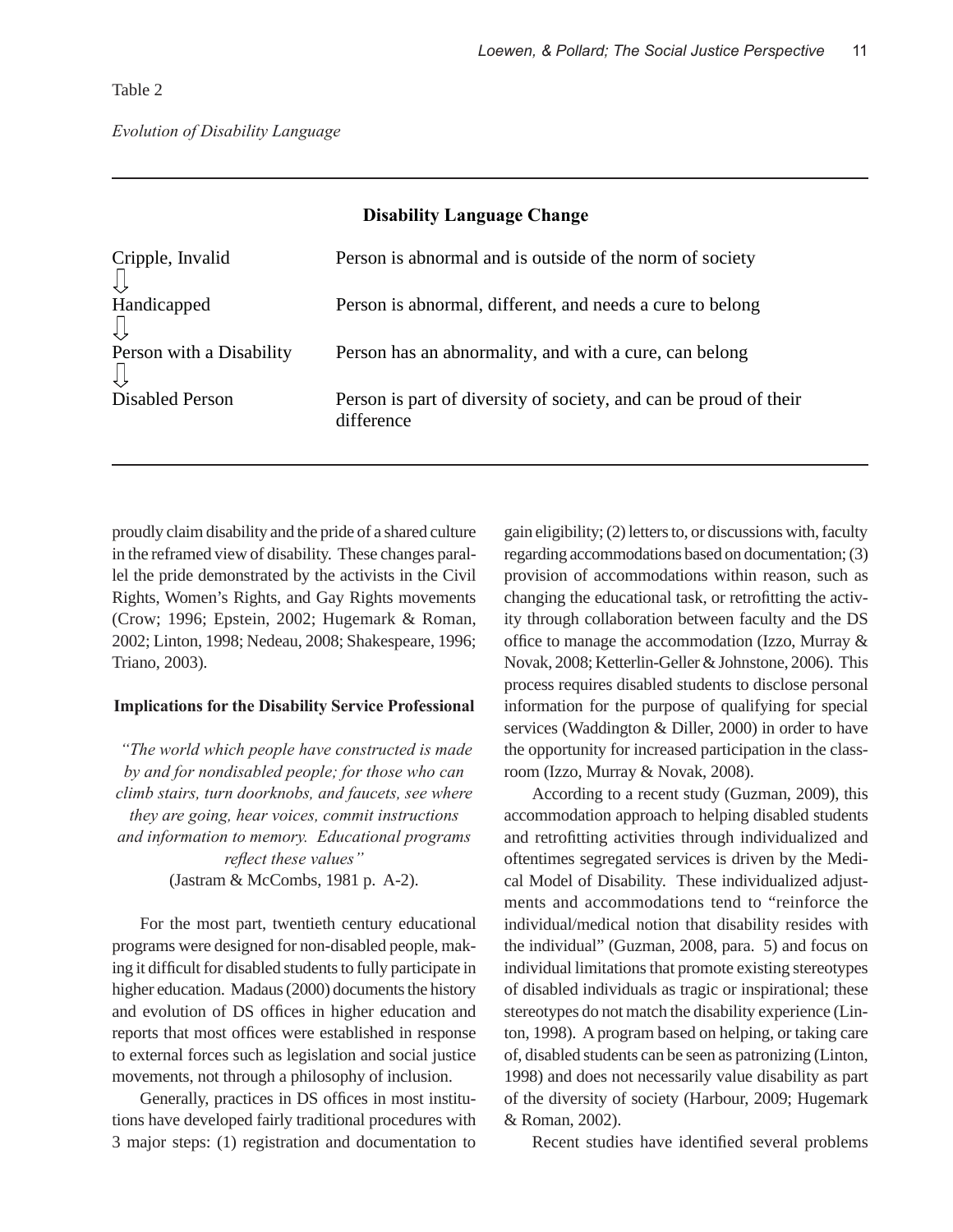with the accommodation model of supporting disabled students. Students can feel humiliated and stigmatized by having to disclose disability information and request special treatment in order to participate in campus activities (Field, Sarver, & Shaw, 2003; Izzo, Murray & Novak, 2008; Ketterlin-Geller & Johnstone, 2006). Students and DS providers report that equal access to classroom participation, including reasonable accommodations, remains an issue (Burgstahler & Moore, 2009; Acosta, 2007; Izzo, Murray & Novak, 2008; Ketterlin-Geller & Johnstone, 2006). Faculty identify that it can be time consuming and difficult to find ways to retrofit the course activities or modify them after the fact (Ketterlin-Geller & Johnstone, 2006); in some cases faculty are unaware of their responsibility to provide accommodations (Burgstahler & Moore, 2009) or are unaware of the strategies to include disabled students (Harbour, 2009). Disability Service providers often end up playing the role of mediator between faculty and students, creating a dependency from faculty and students (Izzo, Murray, & Novak, 2008). This dependency discourages students from negotiating their own solutions directly with instructors and exercising self-empowerment (Shaw, 2002), and hinders instructors from developing their own solutions to create an inclusive environment.

Guzman's (2009) survey of DS providers reports that over 75% of DS staff concentrate on compliance rather than a social definition of disability to determine eligibility for services. "When disability is viewed through the lens of compliance, the focus is often placed on 'what must be done' rather than 'what can be done'" (Project Pace, 2009, n.p.). This legal focus by service professionals coupled with the practice of retrofitting course activities and recommending accommodations does not appear to ensure full participation of disabled persons in postsecondary education (Guzman, 2009; Izzo, Ketterlin-Geller, & Johnstone; 2006; McGuire & Scott, 2006; Murray & Novak, 2008). As Oliver (1996) states: "Integration is not a thing that can be delivered by politician, policy makers or educators, but a process of struggle that has to be joined" (p. 90).

According to Marks (2009), a social justice approach is not universally used or applied in higher education.

…many US colleges and universities adhere to a different framework, the social welfare model of DS. The social welfare model regards people with disabilities as the objects of philanthropy, charity

and good will. Social welfare models stress 'needs' rather than rights. Consequently, the social welfare model tends to take care of people, but it treats people with disabilities as less than equal and with paternalism (Marks, 2008, para. 12).

When one considers the Disability Rights movement and the struggle to achieve social justice, it seems that DS professionals have not embraced the goals of this movement, nor understand that they might play a role in maintaining a system that discriminates against disabled people and hinders their goal to achieve social justice. Their current approach to disability supports and policies can actually hinder the opportunity to achieve social justice as the services create an illusion of independence and equal opportunity for the person receiving special services (Brown, 2001). As long as institutions persist in designing environments that limit full participation, service provision will continue to be offered on a special basis as a retrofit, continuing the social welfare approach (Longmore, 2003).

This tactic emphasizes the differences in minority students rather than how the campus needs to improve and change in order to accept disability as part of the diversity of the campus (Harbour, 2009). Achieving full participation requires a change from a social welfare model to a social justice model with an emphasis on ethics and values as a way to reduce discrimination and academic barriers. "Restrictive environments and disabling barriers," part of the "systemic deprivation" (Oliver, 1996, p. 75) experienced by disabled people, lead to continued discrimination and exclusion from society's activities.

#### **Recommendations**

The principles of non-discrimination, equal opportunity, and personal empowerment are fundamental in meeting the goals of the DS profession - ensuring full participation of persons with disabilities in higher education (Association on Higher Education And Disability [AHEAD], 2009). If the goal is full participation in higher education, then efforts from DS professionals compel others to find ways to ensure that all individuals are entitled to equal participation and not view any services as special or extraordinary when they are given to disabled students due to poorly designed environments (Marks 2008; Waddington & Diller, 2000). Exploring ways to include people with disabilities in all environments rather than maintain a parallel track (Guzman,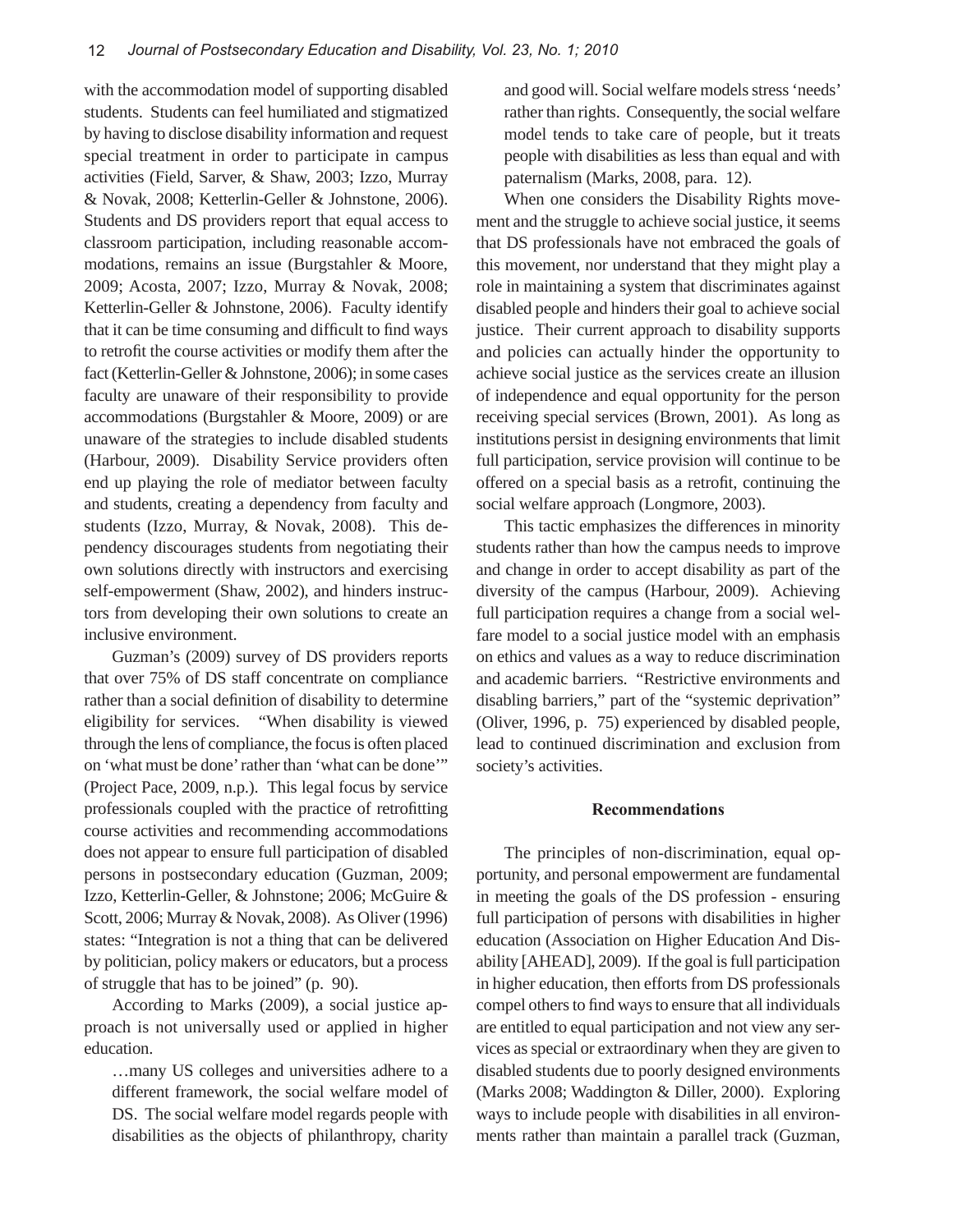2009) leads to the promotion of environments that are inclusive, minimizing the need for retrofitting and different treatment (McGuire & Scott, 2006; Rose & Meyer, 2002). It is also important to lessen the emphasis on documentation and labeling that leads to discrimination and segregation with special treatment (Waddington & Diller, 2000; Longmore, 2003). Accommodations should be viewed as a social problem due to poor design and discrimination (Longmore, 2003) with the right to full participation, not a privilege based on documentation. This entails a shift from accommodations as a primary focus to strategies that minimize the need for accommodations (Burgstahler & Moore, 2009) as the guiding principal.

McGuire and Scott (2006) state "the time has come to move the paradigm relating to instructional access from accommodation to full inclusion." Inclusive or universal design (Izzo, Murray, & Novak, 2008; McGuire & Scott, 2006; Rose & Meyer, 2002) is the best method for advancing social justice for the disabled persons in our campus communities. Weisman (1999) suggests that a focus on the spirit of the law rather than the letter of the law provides a way to create a systemic change in attitudes and behaviors within institutional structures in order to achieve full inclusion and participatory democracy.

Service professionals must explore a more enlightened view of disability and social justice in their work. If the movement towards social justice and the strengthening of community and culture are still for the most part elusive to the disabled students they serve, it is incumbent on service professionals to develop strategies which will educate and inform the campus community, including students, that full participation is a right, not a privilege. Encouraging all members of the campus to take responsibility for full inclusion of all constituents (Block, Loewen, & Kroeger, 2006) is a healthy response to accepting the diversity of the campus population (Harbour, 2009).

Laws and policy cannot be the only answer; therefore, as service professionals, we must continue to champion disability as ordinary, respectable, and positive (Marks, 2008), not special.

"Disability can be understood as something natural, and disability identity can open doors. People with disabilities choose how they feel about disability, and disability support professionals should do all we can to develop disability identity in its most positive context" (Marks, 2008, para. 29).

Disability Studies scholars advocate for activities

that celebrate the rich history and culture of the Disability Rights movement and personal voices of disabled writers, artists and musicians (Linton, 1998; Longmore, 2003) to replace the traditional disability awareness activities which do not focus on the rights of disabled students nor the richness of the disability culture and the disability experience. Service professionals could also collaborate with other disciplines to design Disability Studies courses/programs and examine how disability is portrayed in other academic areas such as Social Sciences, Medicine, and Education (Linton, 1998). The purpose would be to educate departments and the campus community to focus on a view of disability that is consistent with current research on disability and social justice, which Amundson (2009) strongly suggests is a missing piece of the campus discourse. "I will argue, discourse that defends the justice of socially inflicted disadvantage to people with impairments is not only accepted within the academy—it is virtually the norm" (p. 169).

As members of the academic community, DS professionals have the opportunity and the responsibility to engage faculty and senior administrators using Disability Studies as a form of political action and academic inquiry. This dialogue will provide the catalyst to inform and mobilize both disabled and non-disabled people, to develop allies among other disenfranchised groups, and explore the similarities in the struggle to achieve social justice. Coalitions are more effective than individual efforts as they offer the opportunity to develop stronger public support and increase visibility (Bystydzienski & Schacht, 2001) and awareness for social justice issues in our profession.

#### **Conclusion**

*"…prejudice is a far greater problem than any impairment: discrimination is a bigger obstacle for them to 'overcome' than any disability"*  (Longmore, 2003, n.p.).

The challenge facing the DS profession is changing policies and practices so they are guided by a social justice model of disability in order to be consistent with the thinking of disability scholars and activists (Amundson, 2009; Guzman, 2009; Marks 2009). The DS profession has at times been forced to view and interpret the law in too narrow a fashion and not as it was intended-as civil rights legislation (Brown, 2007; Fleischer & Zames, 2001; Scotch, 1984). Guzman (2008) purports that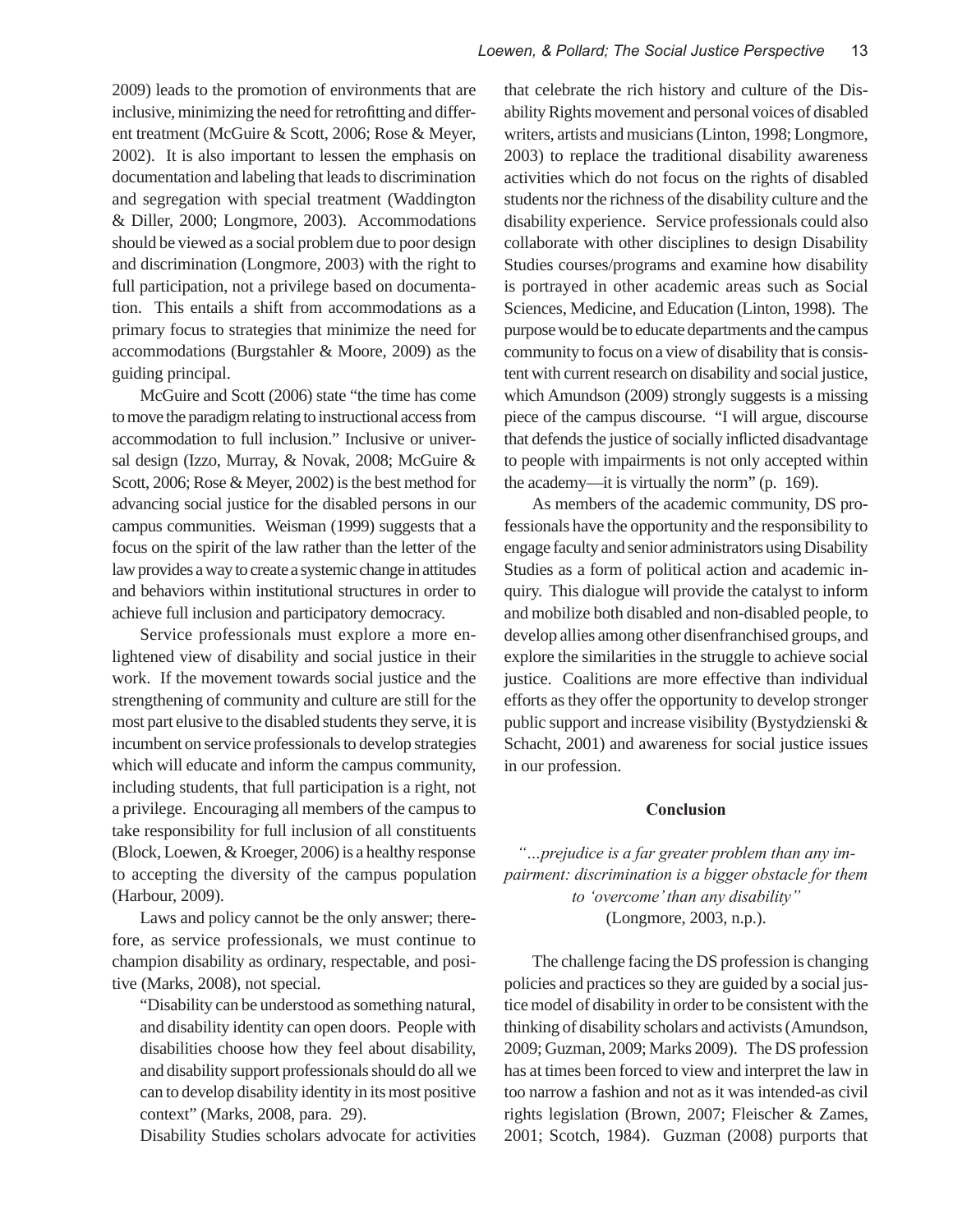while some DS professionals:

will lack the support, tools and/or resources to provide other than individual accommodations, it is important to understand that in many situations complying with required minimums promotes the segregation, limited participation and unequal access of students with disabilities and, therefore, maintains a discriminatory environment which runs against the spirit of what legislations such as the ADA intended (para. 5).

 Many service providers have started the process of changing their approach and understanding of disability but have yet to view full participation as a civil rights issue. They "often rely too heavily on environmental solutions" (Marks, 2008, n.p.) instead of focusing on equality and social justice. Public policy and societal perceptions regarding disability generally focus on costs to offer services, not on human rights for those who experience discrimination and exclusion (Longmore, 2003). Postsecondary institutions often do not provide per capita funding for disability resources and with the increasing numbers of disabled students (Henderson, 2001), resources and supports become thin. Limited budgetary allocations have an impact on potential decisions and solutions for bringing about change (National Council on Disability, 2003).

Treating disabled people as if they were invisible, designing buildings as if everyone was nondisabled, seeing people with disabilities as inferior or abnormal… all these aspects of their oppression enable nondisabled people to deny a basic truth of the human condition (Johnson, 2006. p. viii).

Disability Service professionals must make a paradigm shift in attitude and action that moves disability into a social movement resulting in full inclusion in all aspects of community life. "Suddenly what I had always known, deep down, was confirmed. It wasn't my body that was responsible for all my difficulties; it was external factors, the barriers constructed by the society in which I live" (Crow, 1996, p. 55). Once this switch to viewing inclusion as a social justice issue is achieved, we will create an opportunity for disabled persons to embrace a clear and prideful identity and have a greater chance to realize participatory democracy (Weisman, 1999) in higher education with maximum independence. Disability Service professionals must increase individual and collective efforts to educate students, the campus community, and other disenfranchised groups that disability is not an isolated issue of social welfare,

but must and should be acknowledged as a struggle for human dignity, non-discrimination, equal opportunity, and personal empowerment through independence. This involves changing the focus from individual accommodations to removal of the barriers in our institutions and everyday life (Block et al., 2006). "...the true sign of success is not whether we are a source of perpetual aid that helps people scrape by -- it's whether we are partners in building the capacity for transformational change" (Obama, 2009).

## **References**

- Acosta, J. (2007). *Research to practice brief: Effective practices for accommodating students with disabilities in post-secondary education programs.*  Rehabilitation Research & Training Center: University of Hawaii. Retrieved January 9, 2009 from http://www.rrtc.hawaii.edu/documents/products/ phase3/11.pdf
- Amundson, R. (2009). Disability rights: Do we really mean it? In D.C. Ralston, & J. Ho (Eds.) *Philo*sophical reflections on disability (pp 169-182). Netherlands: Springer.
- Association on Higher Education And Disability. (2009). *AHEAD's mission*. Retrieved January 7, 2009 from http://www.ahead.org/
- Barnartt, S. (2008). Social movement diffusion? The case of disability protests in the U.S. and Canada. *Disability Studies Quarterly, 28*(1). Retrieved August 27, 2009 from http://www.dsq-sds.org/article/ view/70/70
- Block, L., Kroeger, S., & Loewen, G. (2002). *AHEAD: Proceedings: Universal design think tank.* Washington, DC: AHEAD.
- Block, L., Loewen, G., & Kroeger, S. (2006). Acknowledging and transforming disabling environments in higher education: AHEAD's role. *Journal of Postsecondary Education and Disability, 19*(2), 117 – 123.
- Brown, S. (1997). *Dis-ing definitions*. Independent Living Institute. Retrieved October 12, 2009 from http://www.independentliving.org/docs3/ brown97b.html
- Brown, S. (2001). *Editorial: What is disability culture?* Independent Living Newsletter #12. Retrieved June 6, 2008 from http://www.independentliving.org/ newsletter/12-01.html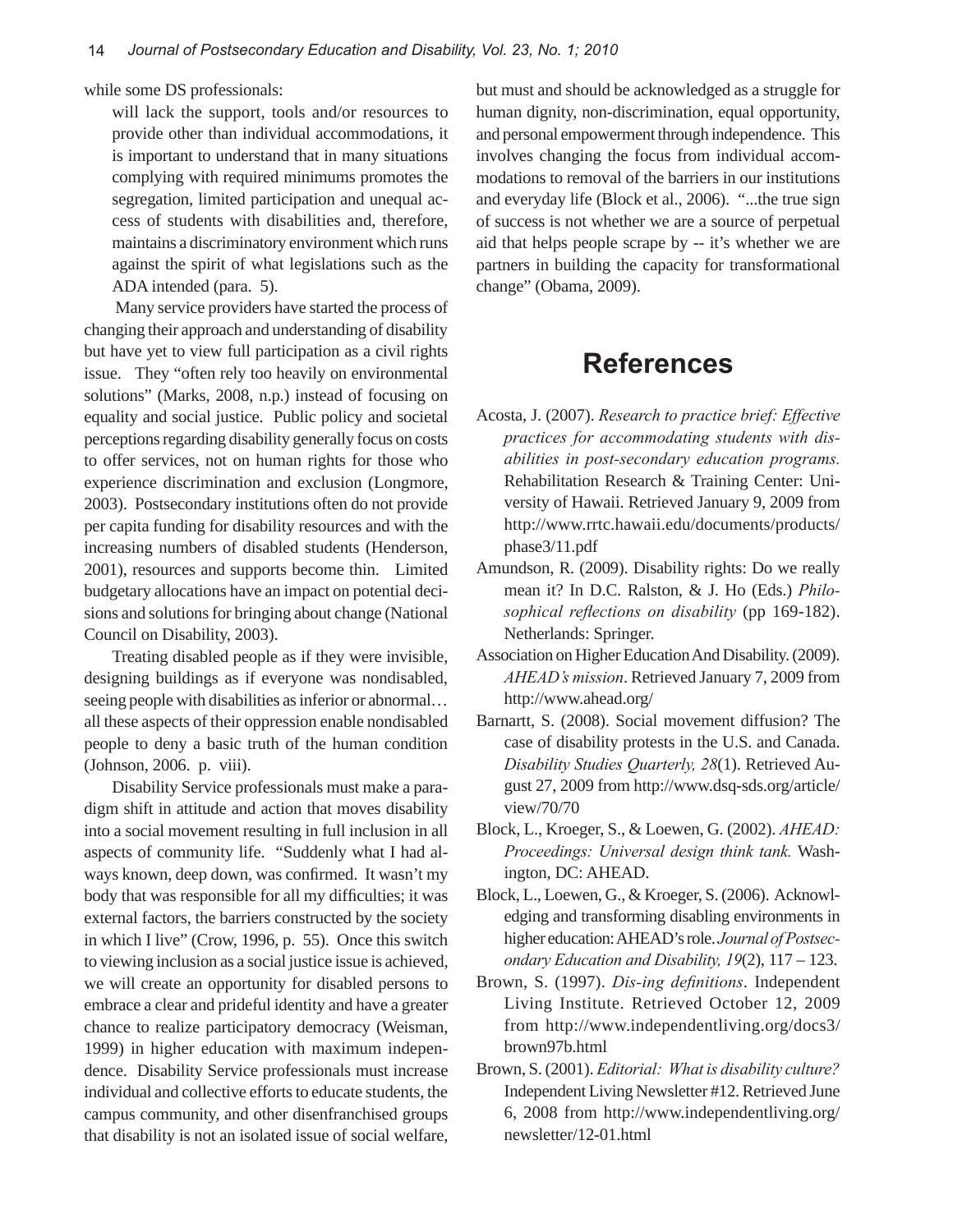- Brown, S. (2007). *The pursuit of radical change: Perceptions and realities of the americans with disabilities act*. Independent Living Institute. Retrieved October 12, 2009 from http://www.independentliving.org/docs7/brown20070531.html
- Burgstahler, S., & Moore, E. (2009). Making student services welcoming and accessible through accommodations and universal design. *Journal of Postsecondary Education and Disability, 21*(3), 2009.
- Bystydzienski, J. & Schacht, S. (Eds.). (2001). *Forging radical alliances across difference: Coalition politics for the new millennium*. London, UK: Rowman & Littlefield.
- Canadian Council on Disabilities. (2009). *A voice of our own.* Retrieved August 29, 2009 from http:// ccdonline.ca/en/publications/voice/2009/01
- Church, T. (2009). Returning veterans on campus with war related injuries and the long road back home. *Journal of Postsecondary Education and Disability, 22*(1), 43 – 52.
- Crescendo, J. *Pride*. Retrieved February 1, 2009 from http://www.johnnycrescendo.com/page3.html
- Crow, L. (1996). Including all of our lives: Renewing the social model of disability. In C. Barnes, & G. Mercer (Eds.) *Exploring the divide* (pp. 55 – 72). Leeds: The Disability Press.
- DeJong, G. (1983). Defining and implementing the independent living concept. In N. Crew & I. Zola (Eds). *Independent living for physically disabled people: Developing, implementing, and evaluating self-help rehabilitation programs* (pp.4-27). San Francisco, CA: Jossey-Bass.
- Dylan, B. (1994). *Dignity; Words and music.* Retrieved February 3, 2009 from http://www.bobdylan.com/#/ songs/dignity
- Eisenberg, B., & Ruthsdotter, M. (1998). *Living the*  legacy: The women's rights movement 1848-1998. *The national women's history project.* Retrieved August 22, 2009 from http://www.legacy98.org/ move-hist.html
- Eisenberg, M., Griggins, C., & Duval, R. (Eds). (1982). Disabled people as second-class citizens. *Rehabilitation Series: Vol. 2*. New York: Springer.
- End Exclusion. (2007). *From vision to action: Building an inclusive and accessible Canada. A national action plan on disability.* Retrieved August 27, 2009 from http://www.endexclusion.ca/english/ plan\_final2007.asp
- Epstein, B. (2002). Feminist consciousness after the women's movement. *Monthly Review, 54*(4). Retrieved August 22, 2009 from http://www.monthlyreview.org/0902epstein.htm
- Field. S., Sarver, M., & Shaw, S. (2003). Self-determination: A key to success in postsecondary education for students with learning disabilities. *Remedial and Special Education, 24*(6), 339-349.
- Fleischer, D., & Zames, F. (2001). *Disability rights movement: From charity to confrontation*. Philadelphia: Temple University Press.
- Gallagher, H. (1990). *By trust betrayed: Patients, physicians, and the license to kill in the third reich.* New York: Henry Holt and Company, Inc.
- Garland-Thomson, R. (2006). Integrating disability, transforming feminist theory. In L. Davis (Ed). *The disability studies reader (2nd ed.)*. New York, NY: Routledge, Taylor & Francis.
- Gianoulis, T. (2004). Women's liberation movement. *Glbtq: An encyclopedia of gay, lesbian, bisexual, transgender and queer culture.* Chicago: glbtq, Inc. Retrieved August 22, 2009 from http://www.glbtq. com/social-sciences/womens\_liberation\_movement.html
- Gill, C. (1994). *Two models of disability*. Chicago Institute of Disability Research.
- Guzman, A. (2008, March). Reframing disability Reframing our disability perspective; A glance at disability studies. *ALERT Newsletter*. Retrieved from www.ahead.org
- Guzman, A. (2009). *Exploring postsecondary education disability service's standards: Alignment with disability studies.* Unpublished Dissertation, University of Illinois at Chicago.
- Harbour, W. (2009). The relationship between institutional unit and administrative features of disability services offices in higher education. *Journal of Postsecondary Education and Disability, 21*(3), 138 – 154.
- Henderson, C. (2001). *College freshmen with disabilities, 2001: A biennial statistical profile*. Washington, DC: American Council on Education, HEATH. Retrieved January 6, 2009 from http:// eric.ed.gov/ERICDocs/data/ericdocs2sql/content\_ storage\_01/0000019b/80/19/6c/2a.pdf
- Hugemark, A., & Roman, C. (2002). *Disability, gender and social justice; Claims for redistribution and recognition in the Swedish disability movement.* Working Paper, Scociologiska institutionen: Uppsala universitet.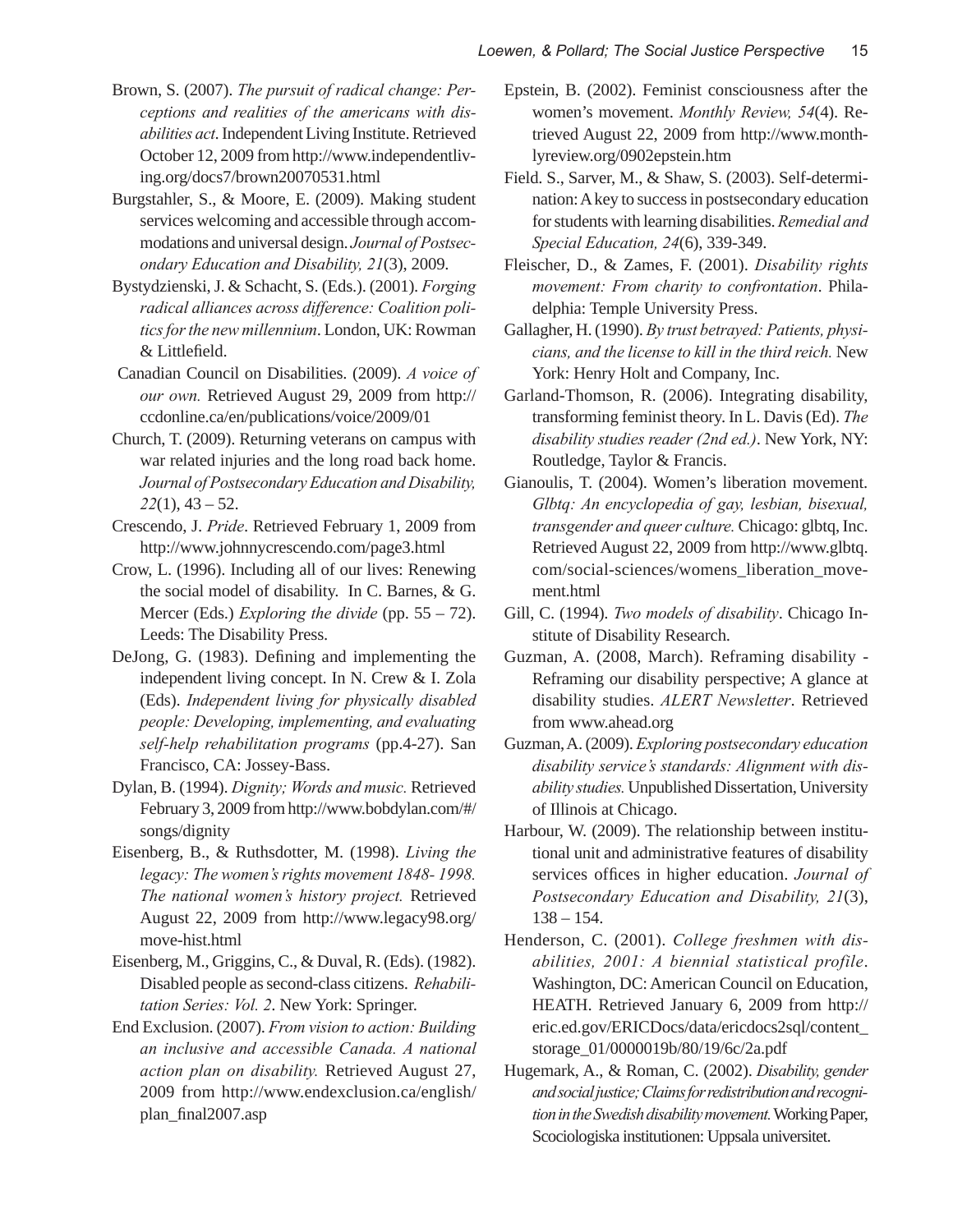- Izzo, M., Murray, A., & Novak, J. (2008). The faculty perspective on universal design for learning. *Journal of Postsecondary Education and Disability,*   $2I(2)$ , 60 – 72.
- Jastram, P., & McCombs, G. (1981). *Access for handicapped students to higher education: A reference handbook.* Washington, DC: Department of Education.
- Johnson, A. (2006). *Privilege, power, and difference.*  New York: McGraw-Hill.
- Johnson, G., & Summers, C. (2004). Same-sex marriage. *Glbtq: An encyclopedia of gay, lesbian, bisexual, transgender and queer culture*. Chicago: glbtq, Inc. Retrieved October 12, 2009 from http://www.glbtq. com/social-sciences/same\_sex\_marriage.html
- Jones. M. (2009.) A primer on gay rights. *Gay Rights*. Retrieved August 24, 2009 from http://gayrights. change.org/about/primer
- Jones. M. (2008). Ten lgbt court cases that changed the gay rights movement. *Gay Rights*. Retrieved August 23, 2009 from http://gayrights.change.org/blog/ view/ten\_lgbt\_court\_cases\_that\_changed\_the\_gay\_ rights\_movement
- Ketterlin-Geller, L., & Johnstone, C. (2006). Accommodations and universal design: Supporting access to assessments in higher education. *Journal of Postsecondary Education and Disability, 19*(2), 163 - 171.
- Linton, S. (1998). *Claiming disability: Knowledge and identity*. New York, NY: University Press.
- Longmore, P. (2003). The second phase: From disability rights to disability culture. *Disabled and Proud.*  Retrieved January 7, 2009 from http://www.disabledandproud.com/movement.htm#Paul
- Madaus, J. (2000). Services for college and university students with disabilities: A historical perspective. *Journal of Postsecondary Education and Disability, 14*(1), 4 – 21.
- Madaus, J., Miller, W., & Vance, M.L. (2009). Veterans with disabilities in postsecondary education. *Journal of Postsecondary Education and Disability, 22*(1), 10 - 17.
- Malhotra, R. (2001). The politics of the disability rights movements. *New Politics, 8*(3). Retrieved November 7, 2008 from http://www.wpunj.edu/newpol/ issue31/malhot31.htm
- Marks, J. (2008). Post-secondary education disability services in the united states. *Disability INFormation Services*. Retrieved September 30, 2009 from http://www.dinf.ne.jp/doc/english/resource/ dss\_um.html
- Marsh, D. (2009). *Eyes on the prize.* Lebanese tribute to Bruce Springsteen. Retrieved May 23, 2009 from http://www.springsteenlyrics.com/lyrics/e/ eyesontheprize.php
- McGuire, J., & Scott, S. (2006). Universal design for instruction: Extending the universal design paradigm to college instruction. *Journal of Postsecondary Education and Disability, 19*(2) 124 – 134.
- Microsoft Encarta Online Encyclopedia. (2009). Civil rights movement in the United States. *Microsoft.*  Retrieved August 24, 2009 from http://encarta. msn.com/encyclopedia\_761580647/Civil\_Rights\_ Movement\_in\_the\_United\_States.html
- Miller, D. (2001). *Principles of social justice*. Cambridge, MA: Harvard University Press.
- Nedeau, J. (2008). Defining the third wave. *Women's Rights*. Retrieved August 23, 2009 from http:// womensrights.change.org/blog/view/defining\_the\_ third\_wave
- National Council on Disability. (2003). *People with disabilities and postsecondary education.* Position paper. Retrieved September 30, 2009 form http:// www.ncd.gov/newsroom/publications/2003/education.htm
- National Park Service. (n.d.). *The prize*. We shall overcome: Historic places of the civil rights movement. Retrieved August 24, 2009 from http://www.nps. gov/history/nr/travel/civilrights/prize.htm
- Obama, B. (2009). *Remarks by the president to the Ghanaian parliament*. Ghana, Africa: US Government. Retrieved July 14, 2009 from http://www.america.gov/ st/texttrans-english/2009/July/20090711110050abre tnuh0.1079783.html&distid=ucs#ixzz0Py79oLut
- Oliver, M. (1989). Social work and the social model of disability: Some current reflections. In P. Carter, T. Jeffs, & M. Smith (Eds). *Social work and the social welfare yearbook.* London: Open University Press.
- Oliver, M. (1996). *Understanding disability: From theory to practice.* New York: St. Martin's Press.
- Pelka, F. (1997). *The ABC-CLIO companion to the disability rights movement*. Santa Barbara, California: ABC-CLIO Inc.
- Project Pace. (2008). *Reframing disability: Overview*. University of Arkansas, Little Rock. Retrieved August 28, 2009 from http://ualr.edu/pace/index. php/home/hot-topics/reframing/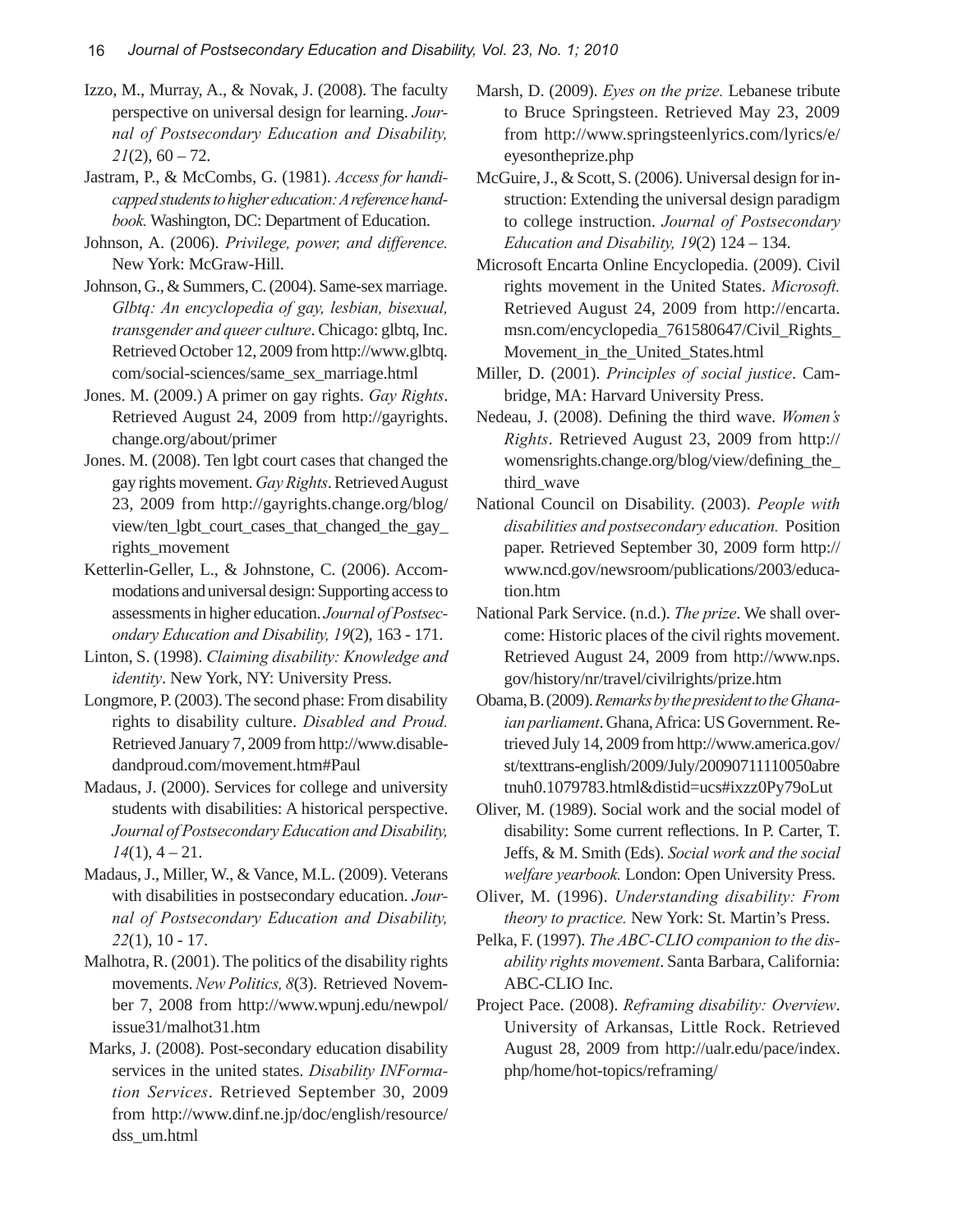- Pullingart, B. (Ed). (2002). *Identity and the disability movement.* Art smarts: Information and Inspiration for Canadian Artists with Disabilities. Vancouver, BC: Society for disability arts and culture. Retrieved August 28, 2009 from http://www.s4dac.org/artsmarts\_handbook/introduction.html
- Resource Center for Independent Living. (2004). *What is the disability rights movement?* Retrieved November 7, 2008 from http://www.rcil.com/DisabilityFAQ/DisabilityRightsMovement.html
- Rogow, S. (2002). The disability rights movement; The Canadian experience. *International Special Education.* Retrieved August 27, 2009 from http://www. internationalsped.com/magazines\_articles/The%20 Disability%20Rights%20Movement%20Ed.1.pdf
- Rose, D., & Meyer, A. (2002). *Teaching every student in the digital age: Universal design for learning.*  Alexandria, VA: Association for Supervision and Curriculum Development. Retrieved August 27, 2008 from http://www.cast.org/teachingeverystudent/ideas/tes
- Ruehl, K. (2009). Best civil rights songs. *About.com: Folk Music.* Retrieved January 5, 2009 from http:// folkmusic.about.com/od/toptens/tp/CivilRights-Song.htm
- Scotch, R. (1984). *From good will to civil rights: Transforming federal disability policy*. Philadelphia, PA: Temple University Press.
- Shackelford, A. (2009). Documenting the needs of student veterans with disabilities: Intersection roadblocks, solutions, and legal realities. *Journal of Postsecondary Education and Disability, 22*(1), 36-42.
- Shakespeare, T. (1996). Disability, identity and difference. In C. Barnes & G. Mercer (Eds). *Exploring the divide: Illness and identity* (pp. 94 – 113). Leeds: The Disability Press, Retrieved September 4, 2009 from http://www.leeds.ac.uk/disability-studies/ archiveuk/Shakespeare/Chap6.pdf
- Shaw, S. (2002). *Postsecondary supports for students with disabilities*. Center on Disability Studies, University of Hawaii. Retrieved January 4, 2009 from http://www.ncset.hawaii.edu/institutes/ mar2002/papers/pdf/POSTSECONDARY%20 SUPPORTS%20.PDF
- Teaching Tolerance. (2009). *Latino civil rights timeline, 1903 to present*. Southern Poverty Law Center. Retrieved on October 26, 2009 from http://www. tolerance.org/activity/latino-civil-rights-timeline-1903-present
- Triano, S. (2003). The politics of naming. *Disabled and Proud*. Retrieved October 11, 2009 from http:// www.disabledandproud.com/selfdefinition.htm
- Union of the Physically Impaired Against Segregation Disability Alliance. (1976). *Fundamental principles of disability*. London: Methuen. Retrieved September 11, 2009 from http://www.leeds.ac.uk/ disability-studies/archiveuk/UPIAS/fundamental%20principles.pdf
- Waddington, L., & Diller, M. (2000). *Tensions and coherence in disability policy: The uneasy relationship between social welfare and civil rights models of disability in American, European and international employment law.* International Disability Law and Policy Symposium. Retrieved November 7, 2008 from http://www.dredf.org/international/waddington.html
- Weisman, L. (1999). *Creating justice, sustaining life: The role of universal design in the twenty-first century.* Adaptive Environments' 20th Anniversary Celebration; The Computer Museum, Boston, MA. Retrieved January 7, 2009 from http://www.adaptiveenvironments.org/index.php?option=Resource &articleid=151&topicid=28
- Winter, J. (2003). The development of the disability rights movement as a social problem solver. *Disability Studies Quarterly, 23*(1). Retrieved August 27, 2009 from http://www.dsq-sds.org/article/ viewFile/399/546

# **About the Authors**

Gladys Loewen is a consultant whose focus is on creating inclusive and sustainable environments for disabled people. She has been the Manager of Assistive Technology BC; President of Canadian Association of Disability Service Providers in Post-secondary Education; International Director on the AHEAD Board; and Coordinator for the Office for Students with a Disability at Douglas College. Gladys is currently under contract as a Product Developer Consultant with University of Arkansas at Little Rock working on a UD toolkit and a trainer with Project ShiFT, Lane Community College. She has been involved with AHEAD's initiative on universal design since 2000 when she was Program Chair for the AHEAD conference with the theme of Universal Designs in Higher Education.